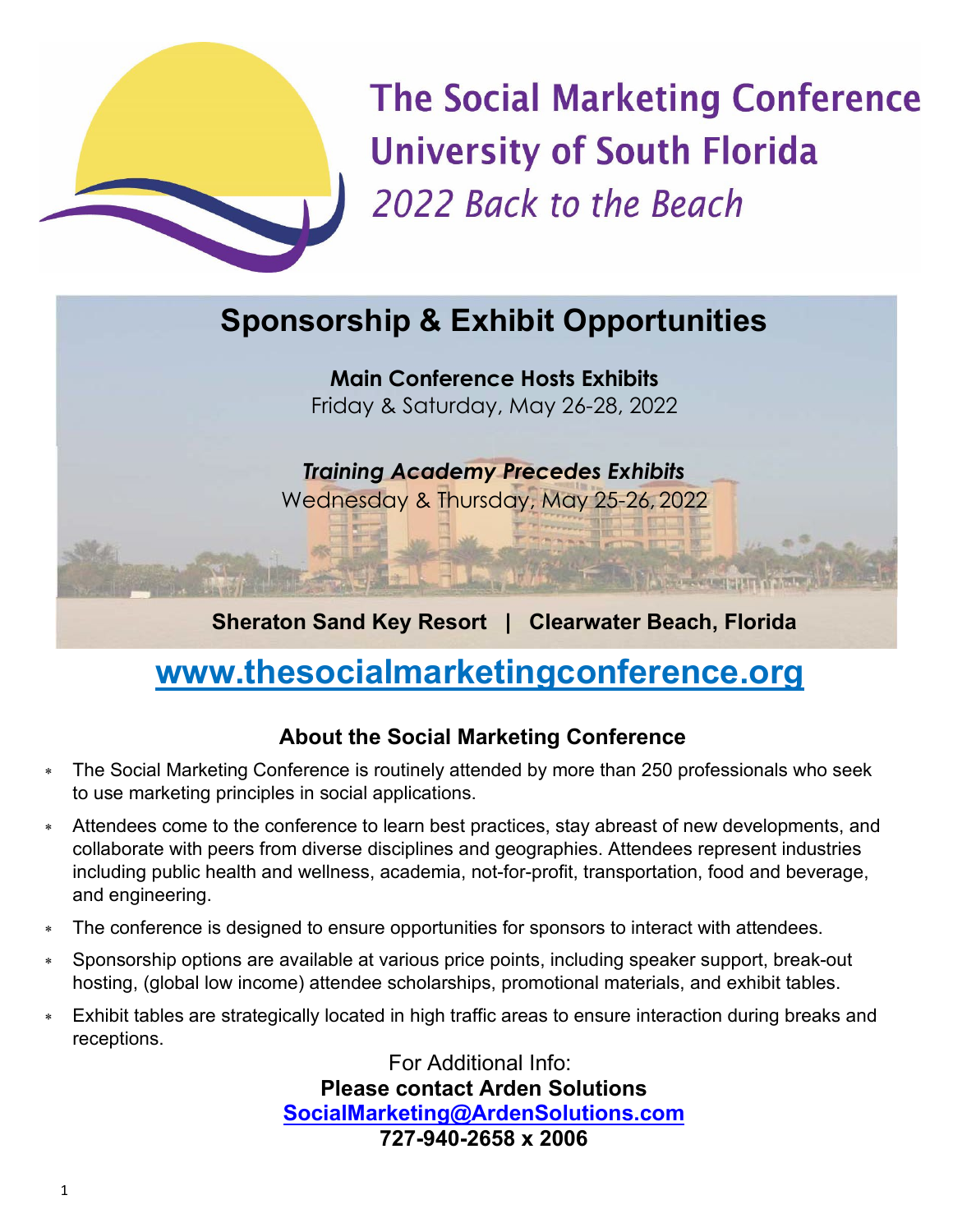# **About Social Marketing 2022**

Set-up: Thursday, May 26, 2022, 1:00 pm

Break-down: May 28, 2022, 3:00 pm

You are cordially invited to exhibit and/or sponsor *the 26th Social Marketing Conference*. This conference is sponsored by USF Health, University of South Florida.

This event will attract an estimated 250 professionals working in fields such as environmental health, transportation, wildlife preservation, financial literacy, education, not-for-profit management, labor relations, the arts, health, and many more. In recognition of social marketing's expansive reach and increasing interest to persons in other disciplines, we shifted the scope of *The Social Marketing Conference* beyond public health to This conference attracts and welcomes all professionals who work in, or value the use of, social marketing to make the world a better place.

The goals of the conference are to:

- 1) advance social marketing practice and knowledge;
- 2) address the need for the development of a working knowledge of social marketing for practitioners new to this approach;
- 3) share program successes and challenges;
- 4) develop new professional contacts and networks that have the potential to collaborate on current or future projects
- 5) to meet the needs of people at the introductory, intermediate, and advanced levels of social marketing; and
- 6) critically comment on the current status of the application of social marketing practice nationally and internationally.

# **MAIN CONFERENCE**:

The Main Conference offers a blend of plenary presentations by internationally recognized social marketing experts on hot topics. Concurrent sessions, both invited and selected from responses to the 'Call for Abstracts,' will showcase a diverse application of social marketing in a variety of settings as well as new developments in the field. These sessions are balanced between introductory and more advanced audiences. The specific topics and speakers are selected to elaborate on key elements of the social marketing approach and to illustrate opportunities to apply social marketing. A poster session will also be featured.

The 2022 conference will explore a variety of topics and tools to help better understand target audiences and achieve sustainable behavior change. Practical **HatchLabs** are a featured to ensure that attendees can take a deep dive into topics of interest and think about how they can use these learnings in their own work.

# Training Academy Precedes the **Conference**

*Social Marketing is an effective behavior change approach. Introductory and advanced training are available and precede the two-day conference*

### *Social Marketing 101*

Social marketing expertise in concentrated time! May 25-26, 2022, at the Sheraton Sand Key Resort in Clearwater Beach, FL. This world-famous Training Academy uses an entertaining mixture of live case studies and interactive group exercises to help you understand how to increase the impact of behavioral change projects. *Enrollment is limited to first 100.*

#### *Neuromarketing Research & Lab Reading Minds*

**New, new, new!** In collaboration with Muma College of Business at USF, we will take you inside a stateof-the art consumer research lab equipped with eye tracking, galvanic skin response, heart rate, facial emotion sensors, and other tools used to assess consumer response to marketing stimuli. Day 1 will be spent at the hotel examining the "what and why" of neuromarketing research. Day 2 will be hands-on "how?" on the USF campus at the Center for Marketing and Sales Innovation Lab. Transportation is provided. *Enrollment is limited to first 20 registrants.*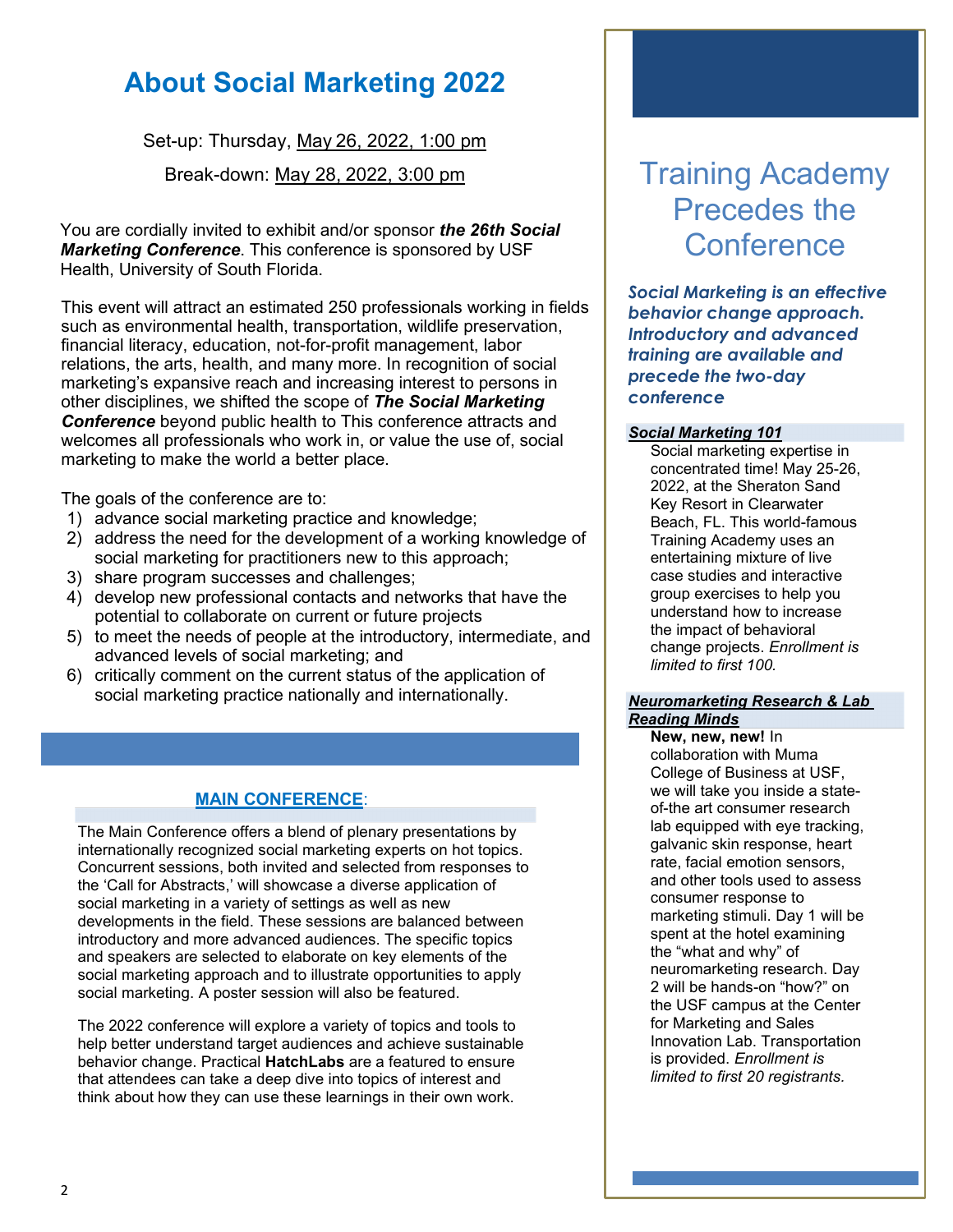**Conference & Exhibit Hall Location** Sheraton Sand Key Resort 1160 Gulf Blvd. Clearwater Beach, FL 33767 Phone: (727) 595‐1611



# **Hotel Accommodations**

We have arranged for specially priced rooms for all conference and exhibition participants. The single or double room rate is \$189 (plus applicable taxes, currently 13%). Please make your hotel reservations prior to **May 2, 2022,** to receive the special conference rates: after that date, rooms will be on a space available basis only and the price will increase. To receive the group rate of \$189 + tax:

## **Best way to secure reservations is via online at this link:**

<https://www.marriott.com/event-reservations/reservation-link.mi?id=1620911108832&key=GRP&app=resvlink>

If you wish to call to make your reservation, you must call the Sheraton Sand Key directly at (727) 595-1611 and identify yourself as part of the USF Social Marketing Conference, or email:

### **[group.reservations@sheratonsandkey.com](mailto:group.reservations@sheratonsandkey.com)**

If you call and they are busy, the call will transfer to the national reservation line which will not have the special rates. So, if making reservations by phone, be sure to speak with the local hotel staff.

### **Travel**

There are many airlines serving the Tampa Bay Region. The nearest airports are Tampa International (TPA) and St. Petersburg/Clearwater (PIE).

### **Ground Transportation**

We strongly recommend taxi, Lyft, or Uber for the most direct service to the hotel. **SuperShuttle** is available, but since it is group service, it often takes quite a bit longer. Please contact Super Shuttle directly at (727) 572-1111, toll free (800) 258-3826, or online at [www.supershuttle.com.](http://www.supershuttle.com/) 

#### **Schedule allowing maximum exposure to Sponsors and Exhibitors** (subject to change)

**Thursday, May 26** Reception 5:00-7:00

# **Friday, May 27, 2022** Light Breakfast 7:30-8:30 AM

| AM break         | 10:00-10:20 AM   |
|------------------|------------------|
| Lunch (provided) | 12:55 -2:00      |
| PM Break         | $4:00 - 4:15$ PM |
| Reception        | $5:00 - 7:00$ PM |
|                  |                  |

**Saturday, May 28, 2022** Light Breakfast 8:00-8:45 AM AM Break 10:30-10:55 AM<br>
Lunch (provided) 11:40-1:00 PM Lunch (provided) Break 2:35-2:50 PM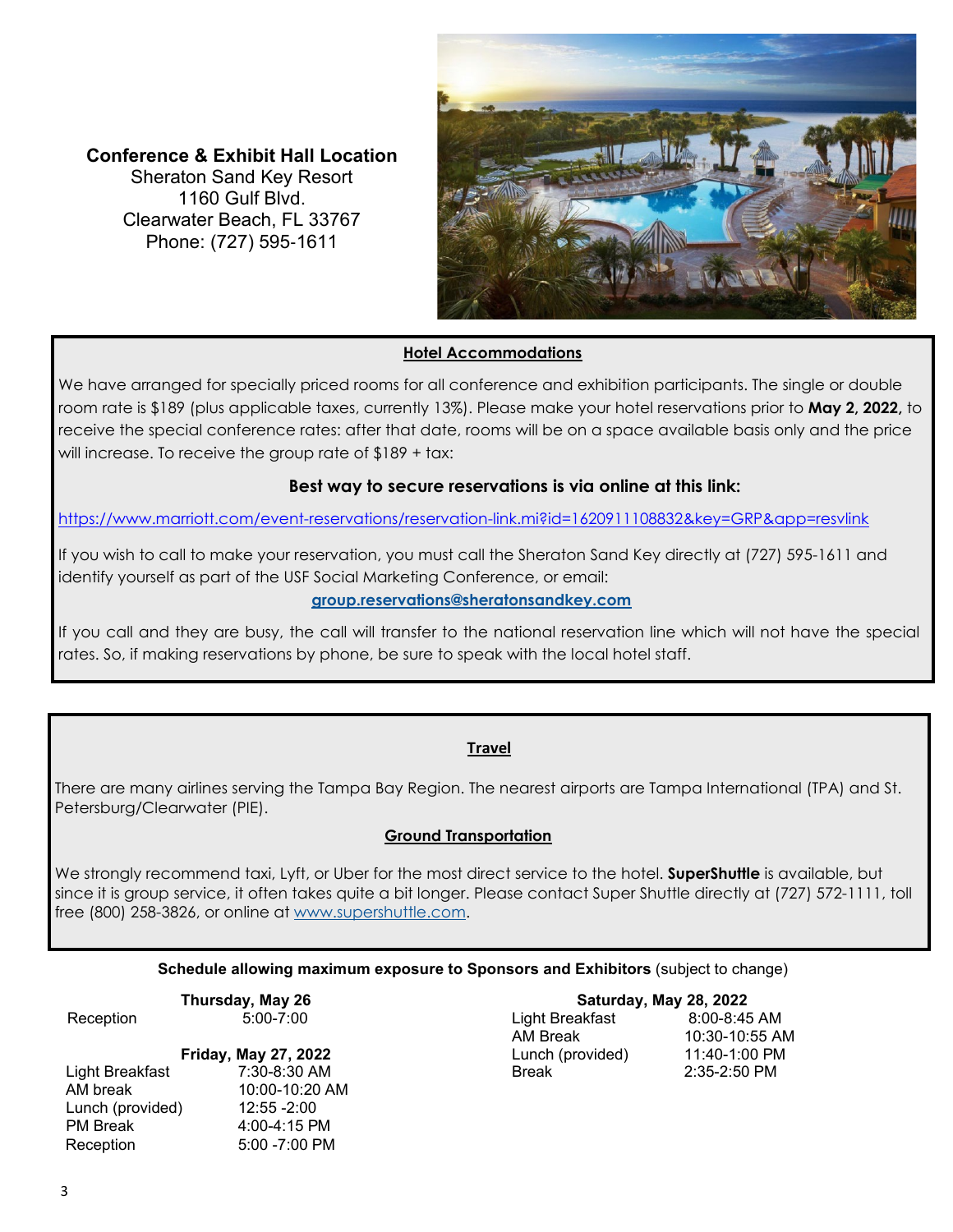# **Special Opportunities**

# *All supporters will be recognized in the program Agenda App and with signage as appropriate.*

# *All of the following for each sponsor:*

- Recognition of support on signage, agenda App, and scrolling announcements
- Ability to put promotional materials in conference bags
- A draped 6' table, 2 chairs, one waste basket, 2 exhibitor representatives may attend, but only one complimentary conference registration (main conference)

| Package                                                            | <b>Price</b> | <b>Additional Benefits</b>                                                                                                                                                                                                                                                                                                                                                                                                                                                    |
|--------------------------------------------------------------------|--------------|-------------------------------------------------------------------------------------------------------------------------------------------------------------------------------------------------------------------------------------------------------------------------------------------------------------------------------------------------------------------------------------------------------------------------------------------------------------------------------|
| <b>Poster Session</b><br>& Reception<br>(Friday)<br>*One Available | \$4,500      | Give a welcome address at the start of a general session.<br>Logo on drink tickets<br>Two complimentary conference registrations (main conference)                                                                                                                                                                                                                                                                                                                            |
| <b>Breakout session</b><br>*4 available                            | \$4,000      | Facilitate a concurrent breakout session featuring your organization's social<br>$\bullet$<br>marketing, CSR, or ESG programs or experience.<br>There are three sets of breakout sessions and no more than three concurrent<br>sessions taking place in one time slot.                                                                                                                                                                                                        |
| Lunch or<br><b>Refreshment break</b><br>*Multiple Available        | \$2,000      | Recognition of support on signage, agenda App, and scrolling announcements<br>Ability to put promotional materials in conference bags<br>One complimentary conference registration (main conference)                                                                                                                                                                                                                                                                          |
| Conference Bags<br>*One Available                                  | \$2,000      | Logo on back of bag, Conference logo on front<br>One complimentary conference registration (main conference)<br><b>SOLD!</b>                                                                                                                                                                                                                                                                                                                                                  |
| <b>Speaker Support</b><br>*Multiple Available                      | \$2,000      | Supports lodging and airfare for a speaker.<br>One complimentary conference registration (main conference)                                                                                                                                                                                                                                                                                                                                                                    |
| <b>Exhibit Table</b><br>*Multiple Available                        | \$1,000      | A draped 6' table, 2 chairs, one waste basket, 2 exhibitor representatives.<br>Recognition of support on signage, agenda App, and scrolling announcements<br>Ability to promotional materials in conference bags<br>One complimentary conference registration (main conference)                                                                                                                                                                                               |
|                                                                    |              | <b>SPECIAL OPPORTUNITY</b>                                                                                                                                                                                                                                                                                                                                                                                                                                                    |
| Fostering<br>Equity<br>Scholarship<br>*Multiple Available          | \$3,500      | The conference operates on a not-for-profit basis. This support allows<br>professionals from developing countries, who would normally not be able to afford<br>attendance, to join us. These funds pay for registration fees for the full event<br>(main conference and Training Academy), and the remaining funds offset lodging,<br>and airfare. Applications are screened by the conference planners at USF<br>One complimentary conference registration (main conference) |

# To confirm your Participation:

• Please complete the following form and email to Social Marketing Conference Management to [SocialMarketing@ArdenSolutions.com.](mailto:SocialMarketing@ArdenSolutions.com) Please use the subject line SocMkt Conference Sponsor. The conference office will contact you to answer any questions you might have, to collect the name and contact details of your complimentary registrant(s), and USF will generate an invoice for you to pay.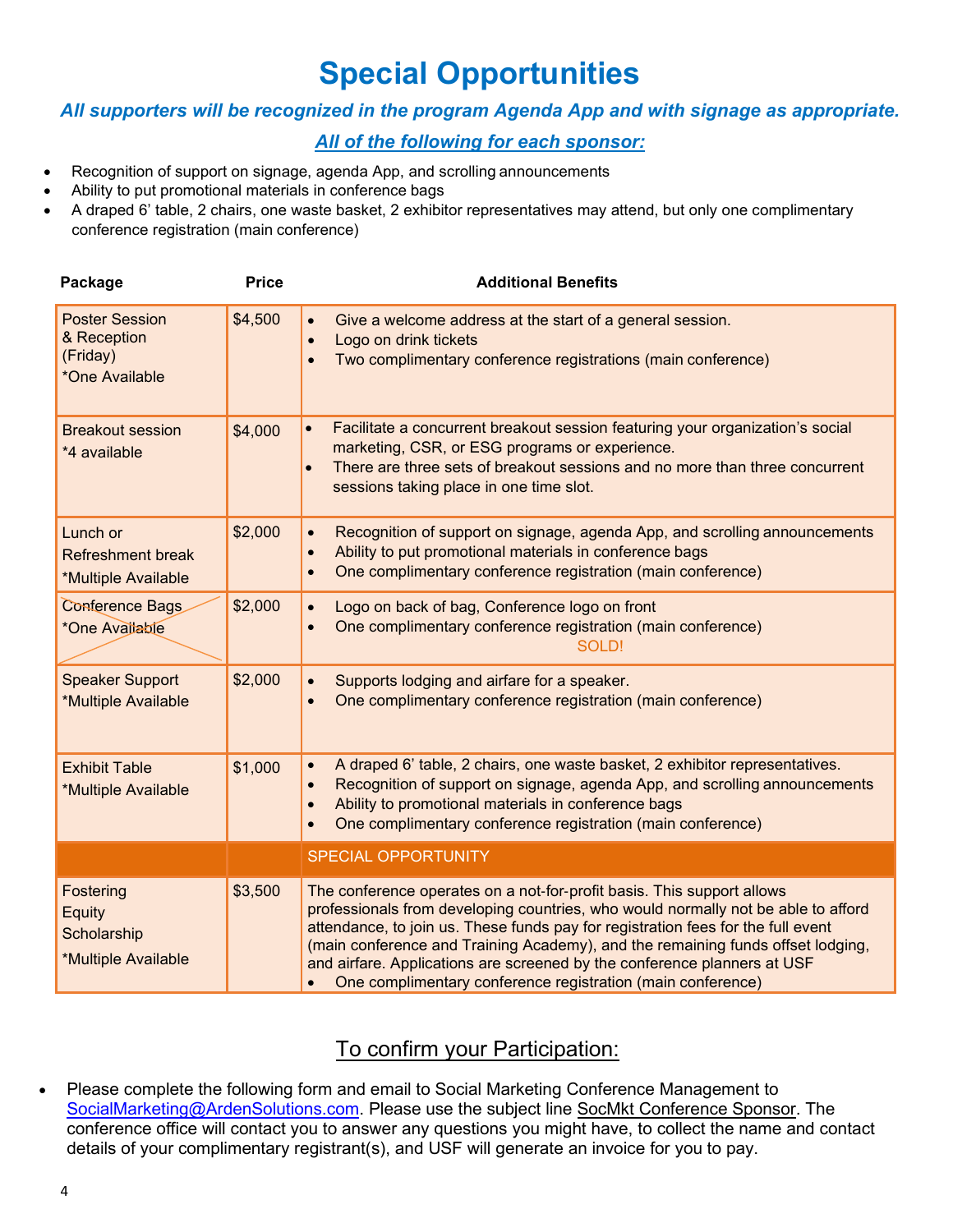# Sponsor / Exhibitor Registration Form

| Title:<br>Email:<br>Please print company name & address, if different from that above:<br><b>Any Special Notes or Requests</b><br>Poster Session and Reception \$4,500<br>Breakout Session \$4,000<br>Lunch or Refreshment break \$2,000<br>Conference Bags \$2,000 SOLD<br>Speaker Support \$2,000<br>Exhibit Table \$1,000<br>Fostering Equity Scholarship \$3,500<br>Other = $\frac{6}{2}$<br>2. Second Rep Name, Email, Direct Phone Number (if participating must register.<br>if only at table and not participating in food and conference events, no registration required<br>I have read and understood the exhibitor terms and conditions, guidelines, and responsibilities. My company will abide b<br>**Authorized signature:<br>Date: | Company Name:                                                      | Website: |  |  |
|----------------------------------------------------------------------------------------------------------------------------------------------------------------------------------------------------------------------------------------------------------------------------------------------------------------------------------------------------------------------------------------------------------------------------------------------------------------------------------------------------------------------------------------------------------------------------------------------------------------------------------------------------------------------------------------------------------------------------------------------------|--------------------------------------------------------------------|----------|--|--|
|                                                                                                                                                                                                                                                                                                                                                                                                                                                                                                                                                                                                                                                                                                                                                    | <b>Contact Person:</b>                                             |          |  |  |
|                                                                                                                                                                                                                                                                                                                                                                                                                                                                                                                                                                                                                                                                                                                                                    | Address, city, state, zip:                                         |          |  |  |
|                                                                                                                                                                                                                                                                                                                                                                                                                                                                                                                                                                                                                                                                                                                                                    | Phone / Mobile:                                                    |          |  |  |
|                                                                                                                                                                                                                                                                                                                                                                                                                                                                                                                                                                                                                                                                                                                                                    | Products or services to be displayed:                              |          |  |  |
|                                                                                                                                                                                                                                                                                                                                                                                                                                                                                                                                                                                                                                                                                                                                                    |                                                                    |          |  |  |
|                                                                                                                                                                                                                                                                                                                                                                                                                                                                                                                                                                                                                                                                                                                                                    | Support:                                                           |          |  |  |
|                                                                                                                                                                                                                                                                                                                                                                                                                                                                                                                                                                                                                                                                                                                                                    |                                                                    |          |  |  |
|                                                                                                                                                                                                                                                                                                                                                                                                                                                                                                                                                                                                                                                                                                                                                    |                                                                    |          |  |  |
|                                                                                                                                                                                                                                                                                                                                                                                                                                                                                                                                                                                                                                                                                                                                                    |                                                                    |          |  |  |
|                                                                                                                                                                                                                                                                                                                                                                                                                                                                                                                                                                                                                                                                                                                                                    |                                                                    |          |  |  |
|                                                                                                                                                                                                                                                                                                                                                                                                                                                                                                                                                                                                                                                                                                                                                    |                                                                    |          |  |  |
|                                                                                                                                                                                                                                                                                                                                                                                                                                                                                                                                                                                                                                                                                                                                                    |                                                                    |          |  |  |
|                                                                                                                                                                                                                                                                                                                                                                                                                                                                                                                                                                                                                                                                                                                                                    |                                                                    |          |  |  |
|                                                                                                                                                                                                                                                                                                                                                                                                                                                                                                                                                                                                                                                                                                                                                    |                                                                    |          |  |  |
|                                                                                                                                                                                                                                                                                                                                                                                                                                                                                                                                                                                                                                                                                                                                                    |                                                                    |          |  |  |
|                                                                                                                                                                                                                                                                                                                                                                                                                                                                                                                                                                                                                                                                                                                                                    |                                                                    |          |  |  |
|                                                                                                                                                                                                                                                                                                                                                                                                                                                                                                                                                                                                                                                                                                                                                    |                                                                    |          |  |  |
|                                                                                                                                                                                                                                                                                                                                                                                                                                                                                                                                                                                                                                                                                                                                                    |                                                                    |          |  |  |
|                                                                                                                                                                                                                                                                                                                                                                                                                                                                                                                                                                                                                                                                                                                                                    |                                                                    |          |  |  |
|                                                                                                                                                                                                                                                                                                                                                                                                                                                                                                                                                                                                                                                                                                                                                    |                                                                    |          |  |  |
|                                                                                                                                                                                                                                                                                                                                                                                                                                                                                                                                                                                                                                                                                                                                                    |                                                                    |          |  |  |
|                                                                                                                                                                                                                                                                                                                                                                                                                                                                                                                                                                                                                                                                                                                                                    |                                                                    |          |  |  |
|                                                                                                                                                                                                                                                                                                                                                                                                                                                                                                                                                                                                                                                                                                                                                    |                                                                    |          |  |  |
|                                                                                                                                                                                                                                                                                                                                                                                                                                                                                                                                                                                                                                                                                                                                                    |                                                                    |          |  |  |
|                                                                                                                                                                                                                                                                                                                                                                                                                                                                                                                                                                                                                                                                                                                                                    | 1. Rep Name, Email, Direct Phone Number (complimentary registrant) |          |  |  |
|                                                                                                                                                                                                                                                                                                                                                                                                                                                                                                                                                                                                                                                                                                                                                    |                                                                    |          |  |  |
|                                                                                                                                                                                                                                                                                                                                                                                                                                                                                                                                                                                                                                                                                                                                                    | Comments:                                                          |          |  |  |
|                                                                                                                                                                                                                                                                                                                                                                                                                                                                                                                                                                                                                                                                                                                                                    |                                                                    |          |  |  |
|                                                                                                                                                                                                                                                                                                                                                                                                                                                                                                                                                                                                                                                                                                                                                    | them.                                                              |          |  |  |
|                                                                                                                                                                                                                                                                                                                                                                                                                                                                                                                                                                                                                                                                                                                                                    |                                                                    |          |  |  |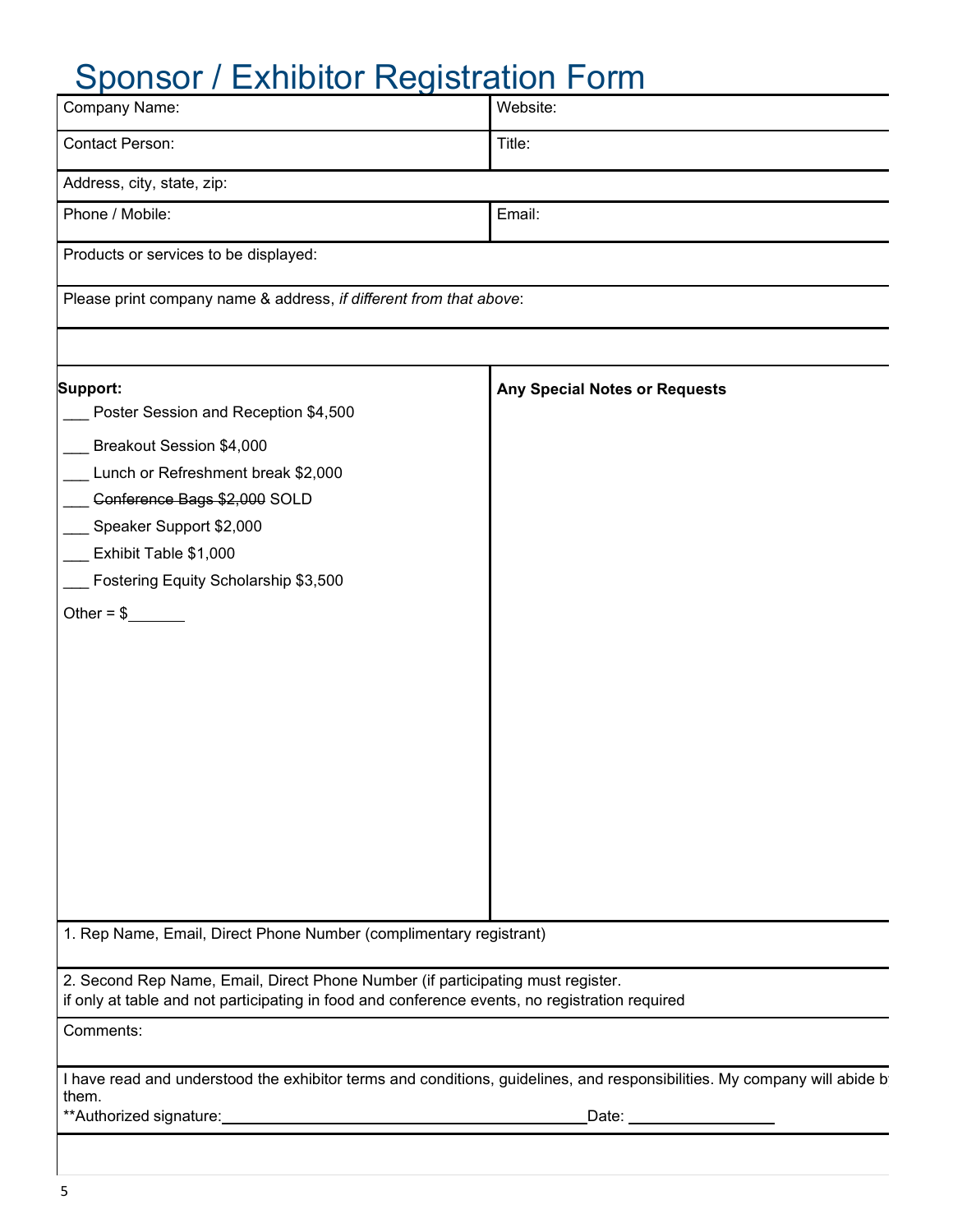# **Exhibitor/Sponsor Terms and Conditions**

- Exhibitors are considered registered upon receipt of a signed contract and valid payment. Registered exhibitors are entitled to the following: Standard display / exhibit space as purchased for use during the stated exhibit period. Floor displays are invited as long as they do not extend beyond the table space.
- Double wide tables are possible at double the table fee.
- One set of conference materials per table.
- A copy of the conference registration list with the names and affiliations of the pre-registered guests. This would include email addresses IF the participant opted to have it included.

# **Table Assignments**

Tables will be set up in the Hotel Lobby. Unless otherwise noted, assignment is on a first come, first serve basis. Conference management will assign spaces, but requests will be entertained.

# **Cancellation:**

If an exhibitor cancels a confirmed exhibit space in writing prior to May 4, 2022, a refund will be issued minus a 25% processing fee. If an exhibitor cancels a confirmed exhibit space in writing on/after May 4, 2022, no refunds will be given. Cancellation requests must be made in writing.

# **Responsibilities**

**Liability:** The exhibitor shall be fully responsible to pay any and all damages to property owned by Seaway Corporation (d/b/a Sheraton Sand Key) and its owners or managers which results from any act or omission of exhibitor. The exhibitor agrees to defend, indemnify and hold harmless the University of South Florida, Arden Solutions, and Seaway Corporation (d/b/a Sheraton Sand Key) and its owners, managers, officers of directors, agents, employees, subsidiaries, and affiliates, the exposition service, and all agents and employees thereof (hereafter collectively called 'Indemnities') from any damages or Seaway Corporation (d/b/a Sheraton Sand Key) and Arden Solutions, and its owners, managers, officers of directors, agents, employees, subsidiaries, and affiliates, the exposition service, and all agents and employees thereof (hereafter collectively called 'Indemnities') from any damages or charges resulting from exhibitor's use of property, imposed for violations of any law or ordinance, where occasioned by the negligence of the exhibitors or those holding under the exhibitor, and further, exhibitor shall at all times protect, indemnify, save and hold harmless the Indemnities against and from any and all losses, costs, damages, liability, or expenses (including attorney's fees) arising from or out of or by reason of any accident or bodily injury or other occurrences to any person or persons, including the exhibitor, its agents, employees, and business invitees which arises from or out of or by reason of said exhibitor's occupancy and use of the exhibition premises, the hotel, or any part thereof.

**Insurance:** It is the exhibitor's sole responsibility to obtain business interruption insurance coverage on all exhibit material, equipment or apparatus introduced into the conference location premises; to have comprehensive general liability and property damage insurance protecting against any liability which may accrue by reason of alleged wrongful or negligent conduct of the exhibitor in the amount of not less than \$1,000,000 per occurrence; to have Workman's Compensation insurance meeting statutory limits or insurance required by similar employee benefit acts as well as insurance having a minimum per occurrence limit of at least \$100,000 against all claims, which may be brought for personal injury or death of exhibitor's employees. The hotel, USF, and Arden Solutions can accept no responsibility for the loss of, or damage to, any of the said materials or displays, and the risk of all such loss shall be on the exhibitors.

**Security:** It is the individual exhibitor's responsibility to safeguard equipment and material from the time it is brought into the facility until it has been removed. It is also the exhibitor's responsibility to remove any dangerous materials from their displays when their staff is not there to supervise its use and to provide and use their own proper hazardous waste disposal system.

**Cancellation of Conference:** USF may cancel the conference or exhibition for any reason. USF, Arden Solutions, the conference facility, and official service contractors (hereafter all referred to as 'Conference Management') shall not be liable for any expenses incurred by the exhibitor except for an exhibit fee refund issued in an amount deemed consistent with the expenditures and commitments already made.

**Failure to Occupy:** Any space not occupied by 5:00 pm on May 26, 2022, will be forfeited by the exhibitor, and may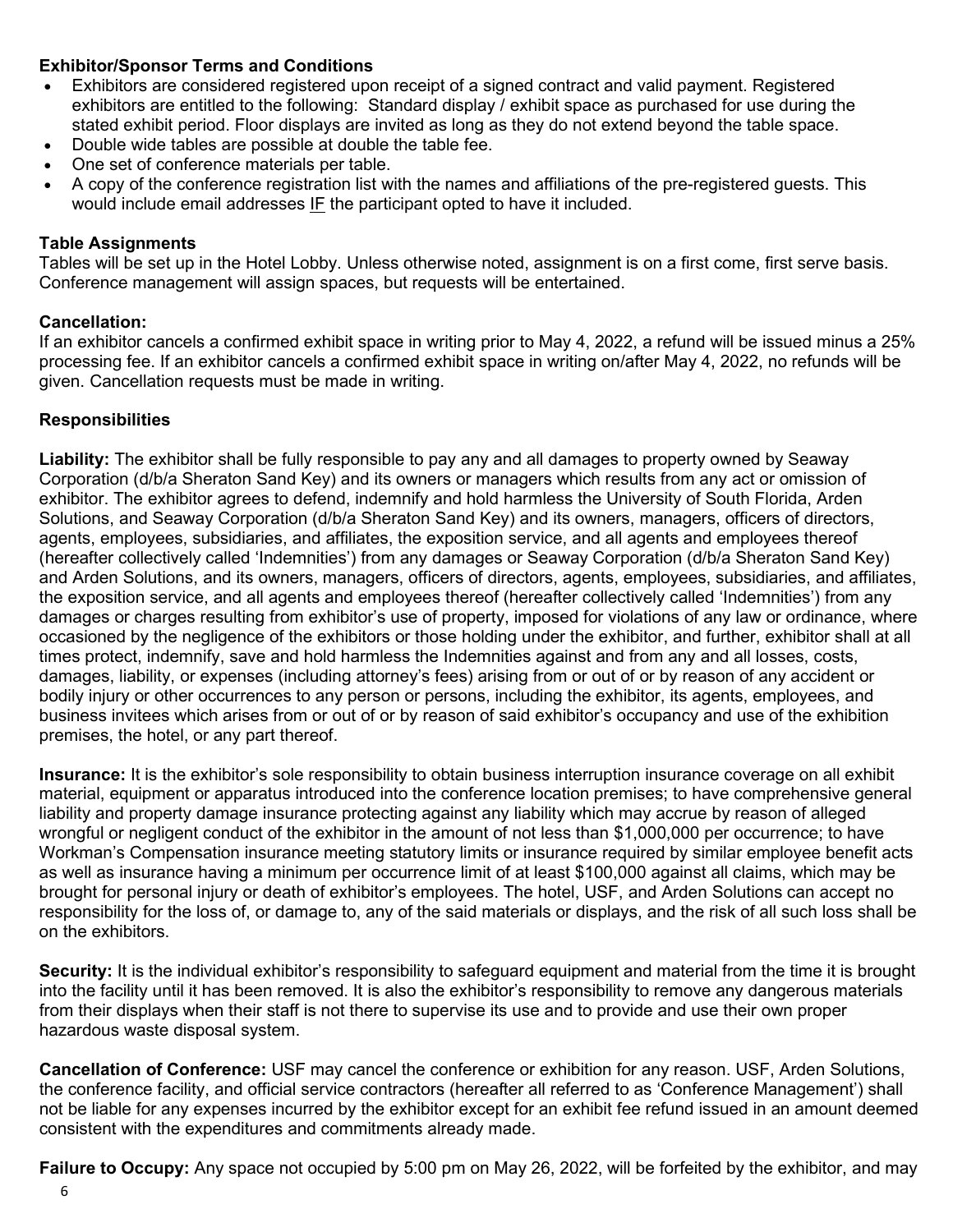be resold, reassigned, or used by Conference Management without refund of rental price, *unless arrangements for delayed occupancy have received prior written approval by Conference Management*

# **Special Restrictions:**

(1) Circulars, advertising matter, etc. may be distributed and patronage solicited only within the space assigned to the exhibitor presenting the materials. (2) Exhibitors are prohibited from using amplifying equipment of any nature without permission from Conference Management, and, if permission is granted, the use of such equipment must not interfere with adjacent exhibits or other activities in the exhibit hall. (3) Nothing will be used within the exhibit hall that will injure, mar, or in any manner deface any surface of the hall or any equipment contained herein. (4) it is the exhibitor's sole responsibility to pay any royalties or license fees due to, but not limited to BMI, ASCAP, or to the host city or state. No music may be played at an exhibitor's table without prior notice to and approval by Conference Management.

**Nonflammable Materials:** All materials including muslin, velvet, silken, or other cloth or banner used in the exhibit hall MUST be nonflammable. The exhibitor agrees to accept full responsibility for the compliance with city regulations in the provision and maintenance of adequate safety devices and conditions for the operation of machinery and equipment under city codes. It is the exhibitor's responsibility to check with the official exhibit service contractor to be certain their exhibit and accompanying equipment can be moved into the designated exhibit area and conforms to safety and fire regulations. Any and all services needed from the service contractor or facility over and above those provided as standard are the responsibility of the exhibitor.

**Sales:** Direct over-the-counter cash sales will be permitted. All goods, advertised items, and services must be those provided during the exhibitor's regular course of business and listed in the appropriate place on the application for space. Florida Dept. of Revenue requires the collection of sales tax for all direct sales by both in-state and out-ofstate companies. Filing the proper forms and complying with the regulation are the direct responsibilities of the exhibitor. Applicable sales tax is the responsibility of the exhibitor directly.

**Amendment:** Any point requiring a decision relative to the exhibits, if not specifically covered in writing, is subject to determination by Conference Management. Conference Management will have sole authority to interpret and enforce all rules and regulations, contained herein, to make any amendments thereto, and to make such further rules and regulations as shall be necessary for the orderly conduct of the conference. All such amendments and future rules and regulations will be made available to exhibitor.

**Compliance:** Exhibitors will comply with these terms and conditions; rules and regulations of the Conference Management; city, state, or federal regulations governing this exhibition, hazardous waste, labor unions, HCEA and the exposition Service Contractors Association guidelines and regulations.

## **Exhibitor Guidelines:**

- 1. Exhibitors are responsible for reading and adhering to these guidelines, those of Seaway Corporation and Exhibitor Terms and Conditions and Responsibilities.
- 2. Table assignments are on a first-come, first-served basis.
- 3. A deposit of 50% of the table fee is due with your exhibitor.
- 4. Registration, with the balance due by May 26, 2020. A faxed registration will hold your table space for 2 weeks and table assignments will be confirmed only upon receipt of deposit. No exhibitor will be permitted to erect a display until space rent-al is paid in full.
- 5. Exhibitors shall not assign, share, or sublet any space without writ-ten consent of Conference Management nor may any portion of the display extend be-yond the boundaries of their table or block the view of other exhibitors.
- 6. Exhibitors may take orders and complete sales only for products or categories of products they have previously listed on the Exhibitor Registration Form.
- 7. There is no smoking in the Exhibit Hall or in any meeting room.
- 8. Exhibitor badges must be worn for admittance to the Exhibit Hall.
- 1. All supporters will be recognized in the program syllabus. Additionally, support for a reception or food event will be recognized with signage. Please review the enclosed information regarding both support and exhibit opportunities and return the appropriate forms to confirm your participation.